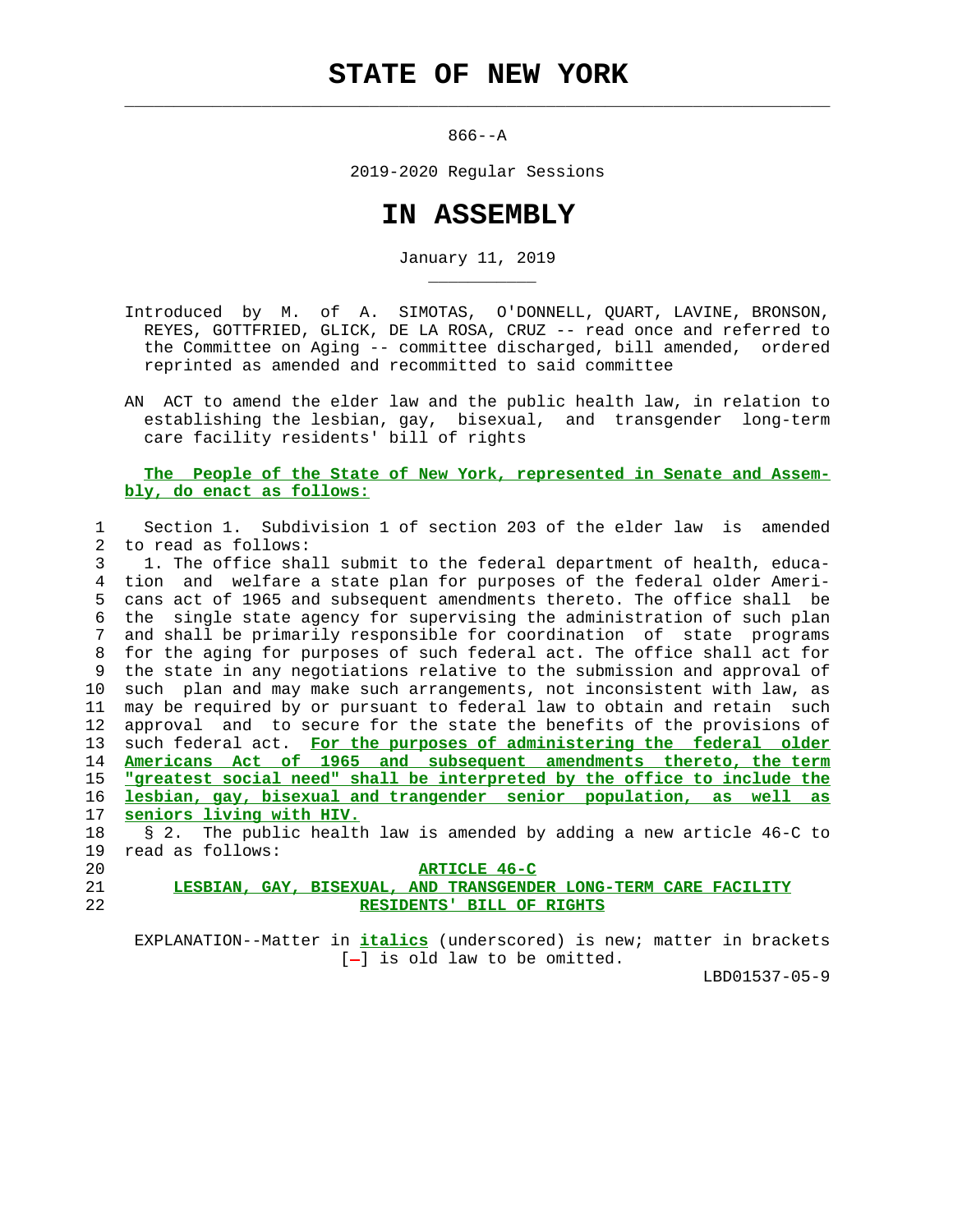| 1  | Section 4670. Definitions.                                                    |
|----|-------------------------------------------------------------------------------|
| 2  | 4671. Unlawful actions.                                                       |
| 3  | 4672. Recordkeeping.                                                          |
| 4  | 4673. Protection of personally identifiable information.                      |
| 5  | 4674. Resident privacy.                                                       |
|    |                                                                               |
| 6  | 4675. Training.                                                               |
| 7  | 4676. Application.                                                            |
| 8  | 4677. Violations.                                                             |
| 9  | \$ 4670. Definitions. For the purposes of this article:                       |
| 10 | 1. "Gender identity or expression" shall mean a person's actual or            |
| 11 | perceived gender-related identity, appearance, behavior, expression, or       |
| 12 | other gender-related characteristic regardless of the sex assigned to         |
| 13 | that person at birth, including, but not limited to, the status of being      |
| 14 | transgender.                                                                  |
| 15 | 2. "Gender-nonconforming" shall mean a person whose gender expression         |
| 16 | does not conform to stereotypical expectations of how a man or woman          |
| 17 | should appear or act.                                                         |
| 18 | 3. "LGBT" shall mean lesbian, gay, bisexual, or transgender.                  |
| 19 | 4. "Long-term care facilities" or "facilities" shall mean residential         |
| 20 | health care facilities as defined in subdivision three of section twen-       |
| 21 | ty-eight hundred one of this chapter, adult care facilities as defined        |
| 22 | in subdivision twenty-one of section two of the social services law, and      |
| 23 | assisted living residences, as defined in article forty-six-B of this         |
| 24 | chapter, or any facilities which hold themselves out or advertise them-       |
| 25 | selves as providing assisted living services and which are required to        |
| 26 | be licensed or certified under the social services law or this chapter.       |
| 27 | 5. "Long-term care facility staff" or "facility staff" shall mean all         |
| 28 | individuals employed by or contracted directly with the facility.             |
|    | 6. "Resident" shall mean a resident or patient of a long-term care            |
| 29 |                                                                               |
| 30 | facility.                                                                     |
| 31 | 7. "Transition" shall mean to undergo a process by which a person             |
| 32 | changes physical sex characteristics or gender expression to match the        |
| 33 | person's inner sense of being male or female. This process may include,       |
| 34 | among other things, a name change, a change in preferred pronouns, and a      |
| 35 | change in social gender expression, as indicated by hairstyle, clothing,      |
| 36 | and restroom use. Transition may or may not include hormone use and           |
| 37 | surgery.                                                                      |
| 38 | § 4671. Unlawful actions. 1. Except as provided in subdivision two of         |
| 39 |                                                                               |
|    | section, it shall be unlawful for a long-term care facility or<br><u>this</u> |
| 40 | facility staff to take any of the following actions wholly or partially       |
| 41 | for a discriminatory reason on the basis of a person's actual or              |
| 42 | perceived sexual orientation, gender identity or expression, or human         |
| 43 | immunodeficiency virus (HIV) status:                                          |
| 44 | (a) deny admission to a long-term care facility, transfer or refuse to        |
| 45 | transfer a resident within a facility or to another facility, or              |
| 46 | discharge or evict a resident from a facility;                                |
| 47 | (b) deny a request by residents to share a room;                              |
| 48 | (c) where rooms are assigned by gender, assigning, reassigning or             |
| 49 | refusing to assign a room to a transgender resident other than in             |
| 50 | accordance with the transgender resident's gender identity, unless at         |
| 51 | the transgender resident's request;                                           |
| 52 | (d) prohibit a resident from using, or harass a resident who seeks to         |
| 53 | use or does use, a restroom available to other persons of the same            |
| 54 | gender identity, regardless of whether the resident has taken or is           |
| 55 | taking hormones, has had transition-related surgery, or is making a           |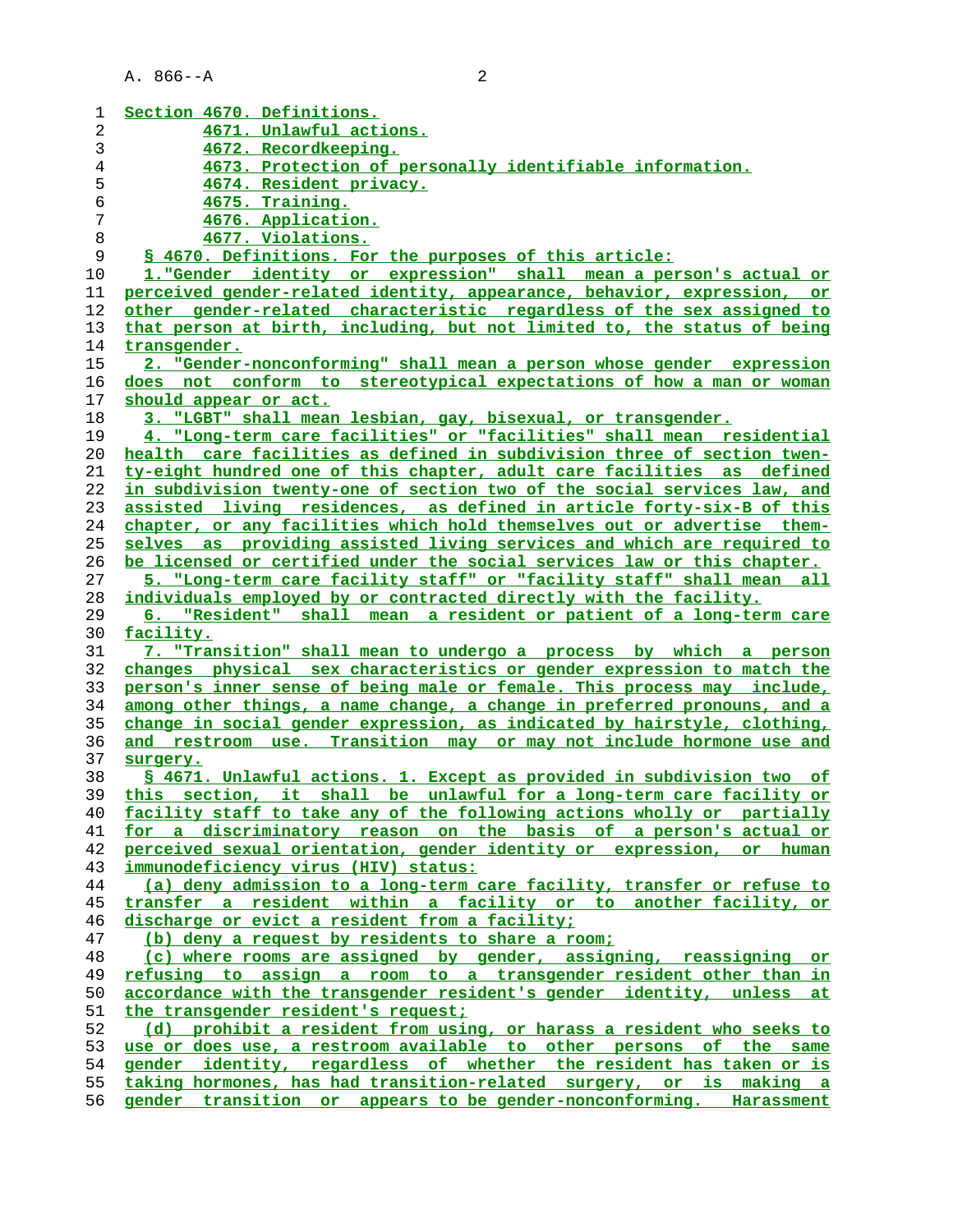A. 866--A 3

**includes, but is not limited to, requiring a resident to show identity documents in order to gain entrance to a restroom available to other persons of the same gender identity; (e) willfully and repeatedly fail to use a resident's preferred name or pronouns after being clearly informed of the preferred name or pronouns, even if the resident is not present; (f) deny a resident the right to wear or be dressed in clothing, accessories, or cosmetics that are permitted for any other resident; (g) restrict a resident's right to associate with other residents or with visitors, including the right to consensual expression of intimacy or sexual relations, unless the restriction is uniformly applied to all residents in a nondiscriminatory manner; and (h) deny or restrict a resident from accessing appropriate medical or nonmedical care, or provide medical or nonmedical care, that unreason- ably demeans the resident's dignity or causes avoidable discomfort. 2. The provisions of this section shall not apply to the extent that they are incompatible with any professionally reasonable clinical judg- ment that is based on articulable facts of clinical significance. 3. Each facility shall post the following notice alongside its current**

**nondiscrimination policy in all places and on all materials where that policy is posted: "(NAME OF FACILITY) DOES NOT DISCRIMINATE AND DOES NOT PERMIT DISCRIMINATION, INCLUDING, BUT NOT LIMITED TO, BULLYING, ABUSE, HARASSMENT, OR DIFFERENTIAL TREATMENT ON THE BASIS OF ACTUAL OR PERCEIVED SEXUAL ORIENTATION, GENDER IDENTITY OR EXPRESSION, OR HIV STATUS, OR BASED ON ASSOCIATION WITH ANOTHER INDIVIDUAL ON ACCOUNT OF THAT INDIVIDUAL'S ACTUAL OR PERCEIVED SEXUAL ORIENTATION, GENDER IDENTI- TY OR EXPRESSION, OR HIV STATUS. YOU MAY FILE A COMPLAINT WITH THE OFFICE OF THE NEW YORK STATE LONG-TERM CARE OMBUDSMAN PROGRAM (PROVIDE CONTACT INFORMATION) IF YOU BELIEVE THAT YOU HAVE EXPERIENCED THIS KIND OF DISCRIMINATION."**

**§ 4672. Recordkeeping. 1. A facility shall employ procedures for recordkeeping, including, but not limited to, records generated at the time of admission, that include the gender identity, correct name, as indicated by the resident, and pronoun of each resident, as indicated by the resident and such records will be kept up to date.**

**2. The New York state long-term care ombudsman program shall employ procedures for recordkeeping of complaints filed from residents of long- term care facilities pursuant to this article, and shall establish a method of publicly reporting these complaints while maintaining resi- dents' individual privacy.**

**§ 4673. Protection of personally identifiable information. Long-term care facilities shall protect personally identifiable information regarding residents' sexual orientation, whether a resident is transgen- der, a resident's transition history, and HIV status from unauthorized disclosure, as required by the federal Health Insurance Portability and Accountability Act of 1996 (42 U.S.C. Sec. 300gg), if applicable, and any other applicable provision of federal or state law. A facility shall take any steps reasonably necessary to minimize the likelihood of inad- vertent or incidental disclosure of that information to other residents, visitors, or facility staff, except to the minimum extent necessary for facility staff to perform their duties. § 4674. Resident privacy. Long-term care facility staff not directly involved in providing direct care to a resident, including, but not**

**limited to, a transgender or gender-nonconforming resident, shall not be present during physical examination or the provision of personal care to that resident if the resident is partially or fully unclothed without**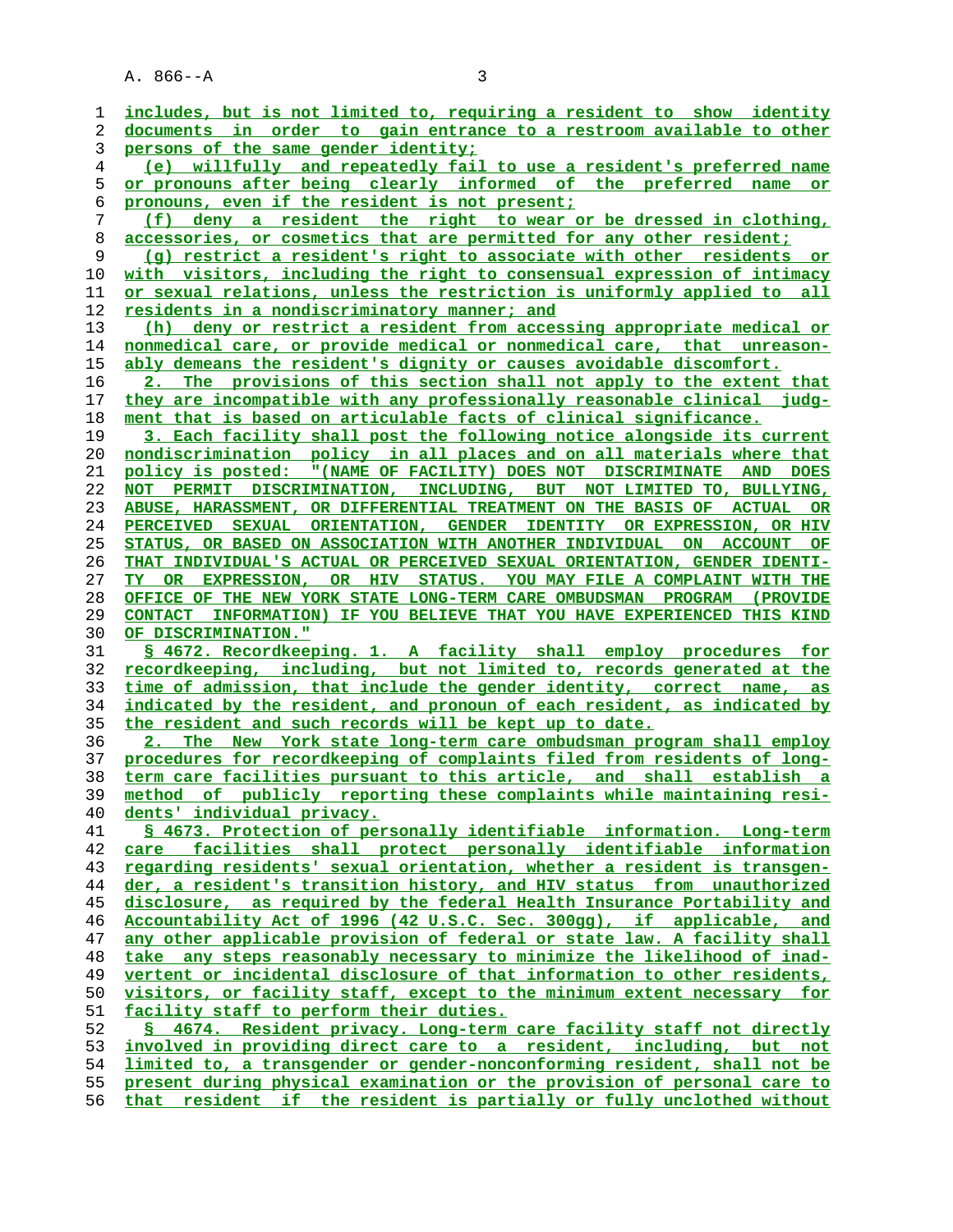A. 866--A 4

**the express permission of that resident, or the resident's legally authorized representative or responsible party. A facility shall use doors, curtains, screens, or other effective visual barriers to provide bodily privacy for all residents, including, but not limited to, trans- gender or gender-nonconforming residents, whenever they are partially or fully unclothed. In addition, all residents, including, but not limited to, LGBT or gender-nonconforming residents, shall be informed of and have the right to refuse to be examined, observed, or treated by any facility staff when the primary purpose is educational or informational rather than therapeutic, or for resident appraisal or reappraisal, and that refusal shall not diminish the resident's access to care for the primary purpose of diagnosis or treatment. § 4675. Training. 1. At least once every two years, a long-term care facility shall ensure that each facility staff member who works directly with residents receives training on cultural competency focusing on patients who identify as LGBT and patients living with HIV. 2. The instruction required by subdivision one of this section shall be provided by an entity or individual with expertise in identifying and addressing the legal and social challenges faced by LGBT people and people living with HIV as they age and reside in long-term care facili- ties and shall teach attitudes, knowledge, and skills that enable facil- ity staff to care effectively for residents who identify as LGBT and residents living with HIV, which may include: (a) understanding and applying relevant data concerning health dispar- ities and risk factors for patients seeking clinical care who identify as LGBT and patients living with HIV; (b) legal requirements pertaining to patients who identify as LGBT and patients living with HIV; (c) best practices for collection, storage, use, and confidentiality of information regarding sexual orientation, gender identity and HIV status; (d) best practices for training support staff regarding treatment of patients who identify as LGBT or are living with HIV and their families; and (e) understanding the intersections between systems of oppression and discrimination, recognizing that those who identify as LGBT or are living with HIV may experience these systems in varying degrees of intensity, addressing underlying cultural biases, and providing nondis- criminatory care. 3. Facility staff required to receive training under this section shall receive the training within six months of hire unless the person provides proof of having received comparable training within the prior two years that the facility determines complies with this section. If the facility accepts the person's proof of prior training, a record of the content of the prior training sufficient to determine its compliance with this section must be kept on site at the facility. 4. The department, in conjunction with the office for the aging, shall develop and implement regulations for the conduct of training as required by this section. § 4676. Application. Nothing in this article should be construed to impede existing programs, benefits, or protections for LGBT residents or residents living with HIV at long-term care facilities. § 4677. Violations. 1. A violation of the provisions of this article shall be treated as a violation under section twelve of this chapter. 2. Any facility that intentionally violates any provision of this article shall be liable, in a civil action or proceeding maintained by**